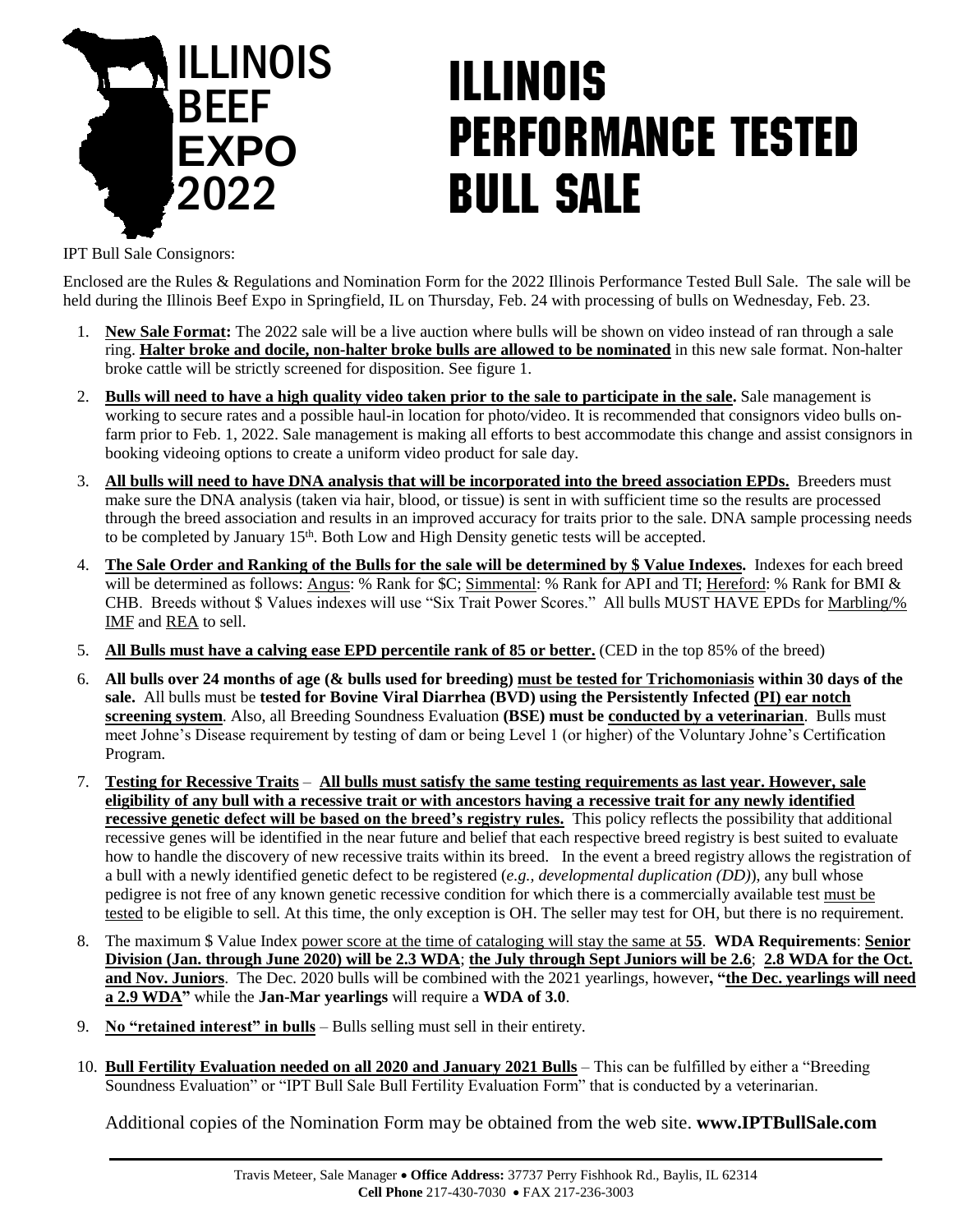#### **Rules & Regulations**

 $\blacksquare$  1. All consignors must be members of the Illinois Beef Association, and residents of the State of Illinois. NCBA membership is optional.

#### **Consignment Limit and Age Requirement:**

 2. *All bulls must be bred and owned by consignor OR be "first owner bulls" resulting from the purchase of an embryo and/or owning the cow at the time of calving.* In addition, all bulls must have a registration certificate from the appropriate breed association in order to sell. Range Bull Certificate and Performance Pedigree are **NOT** acceptable.

■ 3. Any farm, family, or firm selling in the 2020 and/or 2021 sale(s), can sell up to **SIX** BULLS in the 2022 sale. ALSO, these same breeders can nominate and sell MORE THAN SIX bulls, but all bulls must index in the top 50% of the bulls in the Pre-Sale Catalog for their breed in order to sell. Any farm, family, or firm not selling in one of the two previous sales may nominate more than four bulls but **is LIMITED to SELLING ONLY FOUR bulls** in 2022.

■ 4. To be eligible for the sale, bulls must have been born from January 1, 2020 through March 31, 2021. The bulls will be **divided into two divisions** for power scoring and sale order.

- 2020 Division (combined)-
	- Senior & Junior (born 1/1/20 through 11/30/20)
- $\bullet$  Dec. 2020 & Jan. Mar. 2021 (Yearlings) Yearlings (born 12/1/2020 through 3/31/2021)

#### **Registration Papers and Requirements:**

■ 5. All bulls must be recorded with a national breed association and registered with their respective association at time of nomination. Registration papers must be in the hands of the Sale Manager no later than the day before the sale in order for a bull to sell.

■ 6. Any purebred sold through the sale is subject to blood typing at the purchaser's expense. The blood type must be compatible with the standard for the respective breed association. If not, the purchaser will be entitled to a refund of the purchase price.

#### **Performance Testing Program & Requirements:**

■ 7. All bulls must be performance tested through their breed association performance testing program. EPDs of BW, WW, YW, MM, Marbling/%IMF & REA are required.

a. SR. TWO YEAR OLD BULLS **(1/1/20 to 6/30/20)** must have completed a post-weaning record with a minimum 140 days and must have been 11-14 months of age when weighed off test. This yearling weight MUST be processed through their breed's performance program for EPD information by 12/1/2021 and verified by 1/1/2022.

#### **Information needed for NOMINATION & SALE:**

- Birth Weight actual, adjusted, verified on breed form
- Weaning Weight adjusted, verified on breed form
- Yearling Weight adjusted, verified on breed form
- Complete, Genomic-enhanced EPD profile

#### b. JR. TWO YEAR OLD BULLS **(7/1/20 to 11/30/20)**

must have (BY SALE DATE) completed a post-weaning record with a minimum 140 days and must have been 11- 14 months of age when weighed off test. This yearling weight MUST be processed through their breed's performance program for EPD information by JANUARY 15 and verified by February 23.

#### **See MIN. WT. REQUIREMENTS (\*\*).**

#### **Information needed for NOMINATION & SALE:**

- Same as for Sr. Two Year olds except for Yearling Weight: If yearling weight is back from the breed association
	- then include adjusted weight, and EPD & Accuracy.
	- If this is not available it MUST BE processed through the breed association by January  $15<sup>th</sup>$ .

**\*\* Minimum Weight Per Day of Age requirements when** weighed in Springfield will be 2.30 for the Senior Two-Year Olds and WDA for Junior Two-Year Old bulls:

- July-September require 2.6 WDA
- October-November require 2.8 WDA

It is highly recommended that two-year old bulls **NOT BE PUSHED HARD after they complete their post-weaning record.** Bulls should be well grown but **NOT FAT** when they are brought to the sale.

c. 2020-21 YEARLING BULLS **(12/1/2020 to 3/31/2021)** must have birth and weaning weights recorded with their association, but the bulls do not have to have a completed post-weaning record. However, for the December and January bulls yearling weights are recommended. **Minimum** *weight per day of age* **requirement when weighed in Springfield is 2.9 for Dec. 2020 bulls and 3.0 for Jan-Mar 2021 yearlings.**

If you have BREED ASSOCIATION Adjusted Weights, EPDs and Accuracies for BW, WW, MM, Marb/%IMF, & REA please include them with the nomination.

If these are NOT AVAILABLE, send in your Bull Nomination with ONLY the actual birth weight. The BIRTH WEIGHT and WEANING WEIGHT must be processed through your breed association by December 1st so that EPDs can be obtained for the sale catalog in mid December.

**Yearling weight EPDs are required for all consigned bulls**. Consignors with December and January bulls are encouraged to collect yearling weights and process them thru their breed association by February 1<sup>st</sup>.

■ 8. Consignors should include all available EPDs on their nomination form, even though the Sale Manager will update these EPDs and accuracies through the breed association. EPDs are required for the following reasons:

**See MIN. WT. REQUIREMENTS (\*\*).**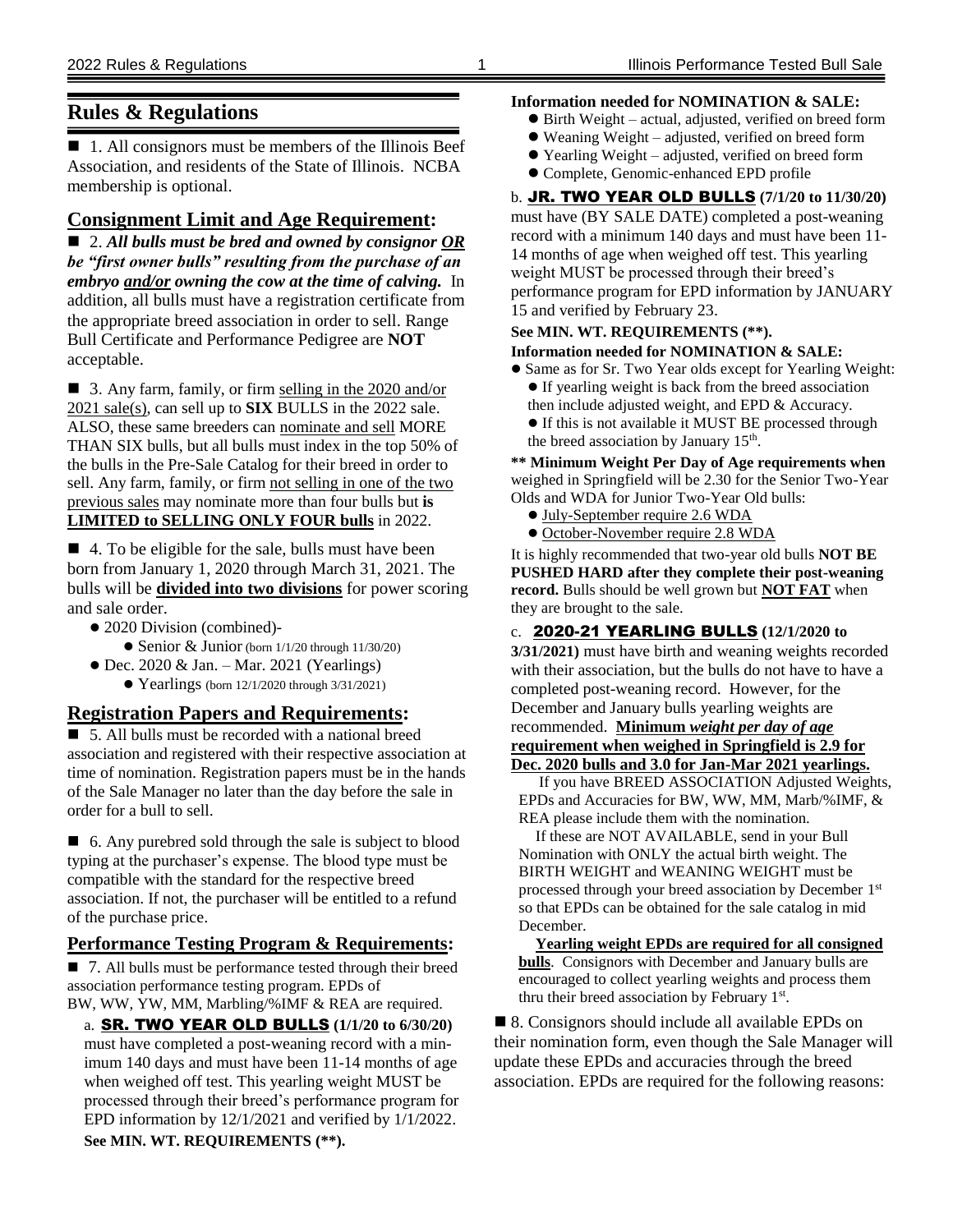#### **(a)** *For the \$ Value Indexes each bull will be assigned a Percentile Rank to the closest 1% to calculate the Power Score.*

(b) Each bull will be given a Sale Day order by a "POWER SCORE," using his "Percentile Rank" for \$ Value Indexes. *(See Appendix A on page 3 for further explanation.)*

■ 9. ALL bulls must be NOT more than a 7.9 FRAME at the time of processing bulls in Springfield. Frame score will be reported on all bulls.

(Please remember that a bull can increase from ½ to 1 full FRAME SCORE from weaning to yearling weights. Take this into consideration when consigning bulls that are at the upper limit (7.9) of frame. A frame chart and equation are enclosed for your use.)

#### ■ 10. All 2020 bulls *(Senior & Junior Two Year Old Bulls)* and **DECEMBER 2020** & **JANUARY 2021** bulls must have a "Bull Fertility Evaluation" conducted prior to the sale. The evaluation must be completed by a veterinarian with one of the following forms used for the results:

- Member of the Society of Theriogenology and the society's "Breeding Soundness Evaluation" Form.
- OR, Any practicing Veterinarian who will conduct a bull fertility evaluation and complete the IPT Bull Sale "Bull Fertility Evaluation" form. Forms can be obtained from the IPT Bull Sale Web Site or by contacting Travis Meteer, Manager of the IPT Bull Sale.

#### **Genetic Testing (Recessive Traits & Others):**

 $\blacksquare$  11. Only bulls that satisfy the criteria of paragraphs (a) and (b) below are eligible for sale:

- **(a.)** Each bull must be free of the following genetic recessive genes for the breed registry issuing its registration paper:
- **1. Angus** the bull must be free of genetic recessive defects for AM, NH and CA. This is satisfied by providing: (1) an official laboratory test indicating the animal is negative; (2) a registration paper indicating the animal is free; or (3) a "Potential Carrier Report" indicating the animal is free of the traits.
- **2. Hereford –** the bull must be free of genetic recessive defects for Idiopathic Epilepsy and Hypotrichosis (hairlessness). This is satisfied by providing: (1) an official laboratory test indicating the animal is negative; or (2) proof of non-carrier ancestry.
- **3. Simmental (Purebred or Composite)** the bull must be free of genetic recessive traits for AM, NH, CA, OS, PHA and TH. At this time, the testing for OH is optional and up to the seller.
- **4. Red Angus** the bull must be free of genetic recessive traits for Osteopetrosis. This requirement is satisfied by providing: (1) an official laboratory test indicating the animal is negative; or (2) proof of non-carrier ancestry.
- **(b)** For any genetic recessive defect not specifically addressed in subparagraph (a) above:
- **1.** Any Purebred (Angus/Simmental/Hereford/Red Angus/etc.) bull is eligible for sale if the bull is eligible

for registration under its breed's registry rules regarding the recessive trait; or

**2.** Any composite bull is eligible for sale if the bull is eligible for registration under the policy regarding the recessive trait for the breed registry issuing the bull's registration paper.

When the applicable breed registry rule allows for the registration of a bull whose status as a carrier of a recessive defect is confirmed or unknown, the bull must be tested for any recessive genetic defect for which a commercially available test is available. The method of showing a bull is free of a genetic recessive gene under subparagraph (a) above shall be used to determine the status of a genetic recessive gene under this subparagraph (b) when necessary.

### **Processing Bulls – Wednesday, Feb. 23:**

■ 12. The bulls will be weighed, measured and evaluated the day before the sale, starting at approximately 8:00 a.m. No bulls will be processed after 11:30 a.m.

■ 13. It is recommended that bulls be halter broke. The facility will have minimum accommodations for loose cattle processing, stalling, and display.

(a) Bulls that are unruly and have bad dispositions WILL NOT BE ALLOWED TO SELL. The bulls will be screened during processing.

 $\blacksquare$  14. The following measurements will be taken during processing:

a) **WEIGHT** – must meet the requirements as outlined in Rules 7a, 7b, and 7c.

b) **FRAME** – will be reported to the closest tenth according to BIF standards. Must not be larger than 7.9. c) **SCROTAL** – Yearling bulls will be adjusted to 365 days with a minimum 32 cm required. Sr. & Jr. bulls must meet the following adjusted SC measurements.

| Minimum Age in<br><b>Months</b> | <b>Minimum Scrotal</b><br>Circumference |
|---------------------------------|-----------------------------------------|
| 10                              | 31                                      |
| 12                              | 32                                      |
| 15                              | 33                                      |
| 18                              | 34                                      |
| 21                              | 35                                      |
| $2\pi$                          | 36                                      |

In addition, all bulls must be free of physical defects as evaluated the day before the sale. This includes proper suspension, cryptorchidism, and other defects that may impair breeding capacity.

d) **PELVIC – not taken.** Research has shown pelvic measures to be correlated to frame. Larger framed cattle = larger pelvic measure. In conversations with buyers it is encouraged to use CEM (Calving Ease Maternal) EPD as a predictor of daughters calving ease instead of pelvic area.

e) **STRUCTURAL SOUNDNESS, DISPOSITION and ACCEPTABLE MUSCLE COMMITTEE.** All bulls will be evaluated for the above traits. Any bull found unacceptable will be eliminated from the sale without refund of entry fee. Please screen bulls prior to consigning and bringing to sale.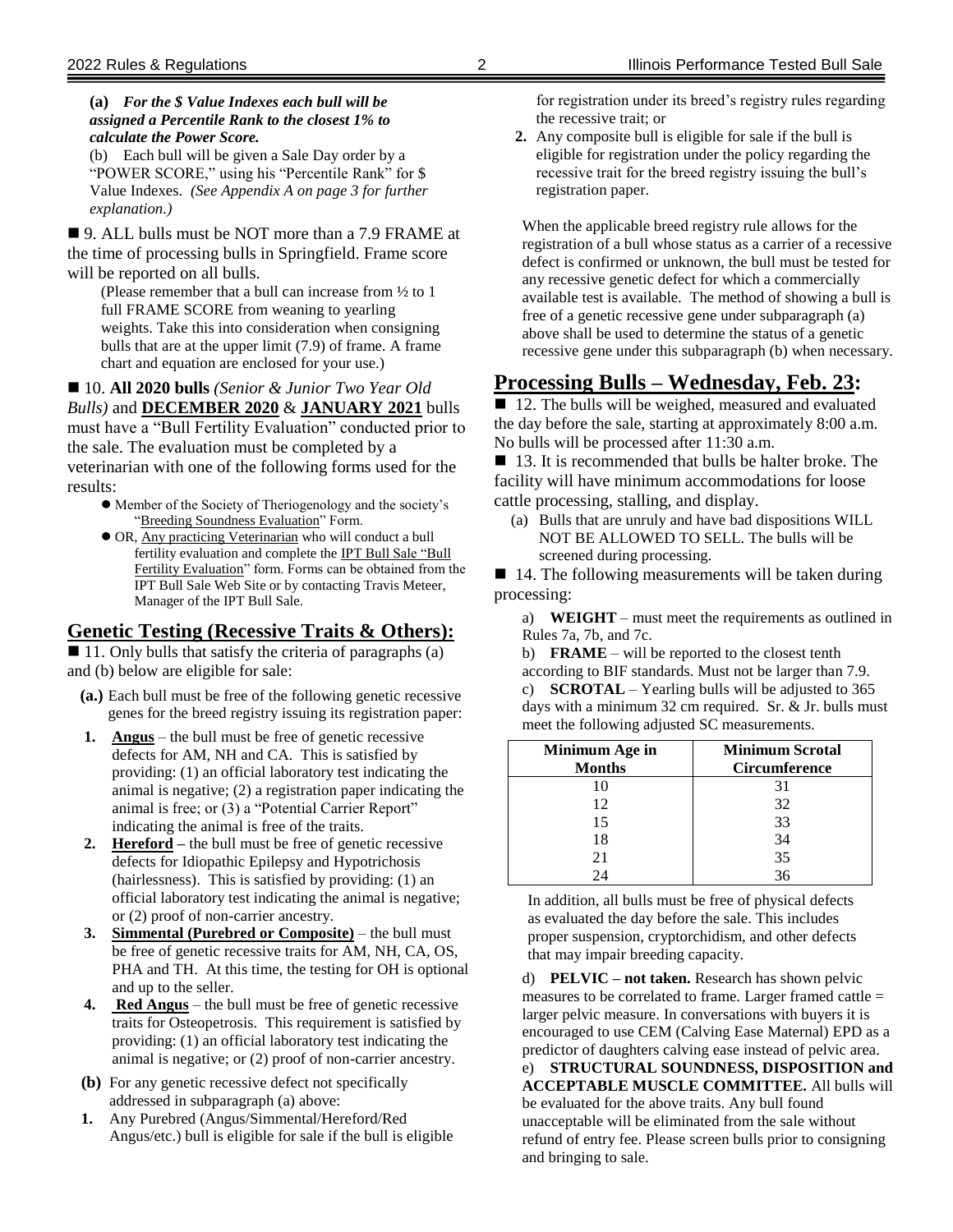#### ■ 15. **Bulls will NOT NEED TO BE TESTED for BRUCELLOSIS!!!!**

■ 16. **Johne's Disease Req.** – A bull may only be sold if: (1) the dam or recipient dam (for ET bulls) tests negative for Johne's disease; (2) the dam or recipient dam was not available for testing but 30 second-lactation or older cows (e.g., thirdlactation, fourth-lactation) tested negative for Johne's disease; or (3) documentation showing the bull comes from a herd that is Level 1 or higher of the Voluntary Johne's Certification Program. Any such test must be completed within 365 days of the IPTB Sale and when the dam is at least 24 months of age.

#### **Power Scoring For Sale Order:**

■ 17. Each breed will be scored separately. Also, all bulls of a breed will be Power Scored for sale order utilizing the EPD Percentile Rankings for \$ Value Indexes. *See Appendix A for explanation.*

 $\blacksquare$  18. The bulls will be sold in TWO groups starting with the Sr. & Jr. Two year old's (sell together) and finishing with Yearlings (Dec-Mar). Breed sale order will be determined by breed sale average from 2021 for the breeds with SIX OR MORE BULLS going through the 2021 sale.

Therefore, the order of rotation for 2022 will be Simmentals, Angus, Hereford, others. All other breeds and any breed not selling in the previous year's sale will follow the above breeds, *with order determined by the number cataloged*.

#### **Sale Day Display/Presentation:**

■ 19. Sale Committee recommends a minimum of blocking and no balling, ratting or gluing of tail.

■ 20. All bulls should be in the provided display area by 9 a.m. Also bedding will be provided in the display area.

 $\Box$  21. Assistance in helping buyers load the bulls is always appreciated.

#### **New Sale Format:**

 The 2022 sale will be a live auction where bulls will be shown on video instead of ran through a sale ring. **Halter broke and docile, non-halter broke bulls are allowed to be nominated** in this new sale format. Non-halter broke cattle will be strictly screened for disposition. See figure 1.

■ Bulls will need to have a high quality video taken **prior to the sale to participate in the sale.** Sale

management is working to secure rates and a possible haul-in location for photo/video. It is recommended that consignors video bulls on-farm prior to Feb. 1, 2022. Sale management is making all efforts to best accommodate this change and assist consignors in booking videoing options to create a uniform video product for sale day.

#### **Breeding Guarantee:**

 $\blacksquare$  The breeding guarantee will be identical to the 2003-21 sales and include what provisions the buyer and seller have in "Settlement Options." A complete copy of this guarantee can be obtained prior to making nomination to the sale by contacting the Sale Manager, or a copy of the breeding guarantee will be sent in the first letter following the Sale Manager receiving your nomination form. However, the

buyer will have until Dec. 1, 2022 to notify the seller in writing regarding any problems with their bull.

#### **Making Bull Sale Nominations:**

*Deadline for Nominations* December 1, 2021—NO EXCEPTIONS. *Nomination Fee – non-refundable!* **\$100 per bull due by Dec. 1st .** Make check payable to-**U of I Extension**

*SEND TO:* **IPT Bull Sale c/o Travis Meteer 37737 Perry Fishhook Road Baylis, IL 62314** Cell Phone: 217-430-7030

#### **APPENDIX - A**

#### **Bull Sale Order –**

```
 Sale order is determined by using the Power Score.
```
Angus bulls will qualify and be ranked by \$C. Rank must be 55 or better.

■ **Power Score (PS).** The PS will be calculated for a bull based on "Percentile Rank" for two \$ Value Indexes. The PS for bulls will use the following equation.

#### **PS = (% Rank API + % Rank TI)/2**

For the breeds these include: Simmental- % Rank for API and TI; Hereford- % Rank for BMI & CHB. **LOWER SCORES mean a more genetically desirable bull.**

**PS Example.** The following four PB Simmental bulls are representative of those sold through previous IPT Bull Sales.

| Bull | API | TI |
|------|-----|----|
| A    | 144 | 80 |
| B    | 131 | 75 |
| C    | 140 | 74 |
| D    | 158 | 85 |

To calculate the PS for the bulls above, use your breed's most current Percentile Breakdown for Non-Parent Bulls (Fall Analysis) to determine percentile ranks for the various traits. The PS for these four Simmental bulls based on the **"Percentile Ranks from the Fall 2021 Sire Evaluation Report – Non-Parent Bulls."**

| Sire A: $(20+33)/2 = 53/2 = 26.5$  |
|------------------------------------|
| Sire B: $(45+58)/2 = 103/2 = 51.5$ |
| Sire C: $(25+60)/2 = 85/2 = 42.5$  |
| Sire D: $(5+16)/2 = 21/2 = 10.5$   |

Thus, the order of sale for the four bulls would be…

| $1^{st}$ - Sire D = 10.5 | $3^{rd}$ - Sire C = 42.5 |
|--------------------------|--------------------------|
| $2nd$ - Sire A = 26.5    | $4th - Sire B = 51.5$    |

A copy of the Fall 2021 Percentile Ranks can be found on the IPT Bull Sale Web Page at wwww.IPTBullSale.com